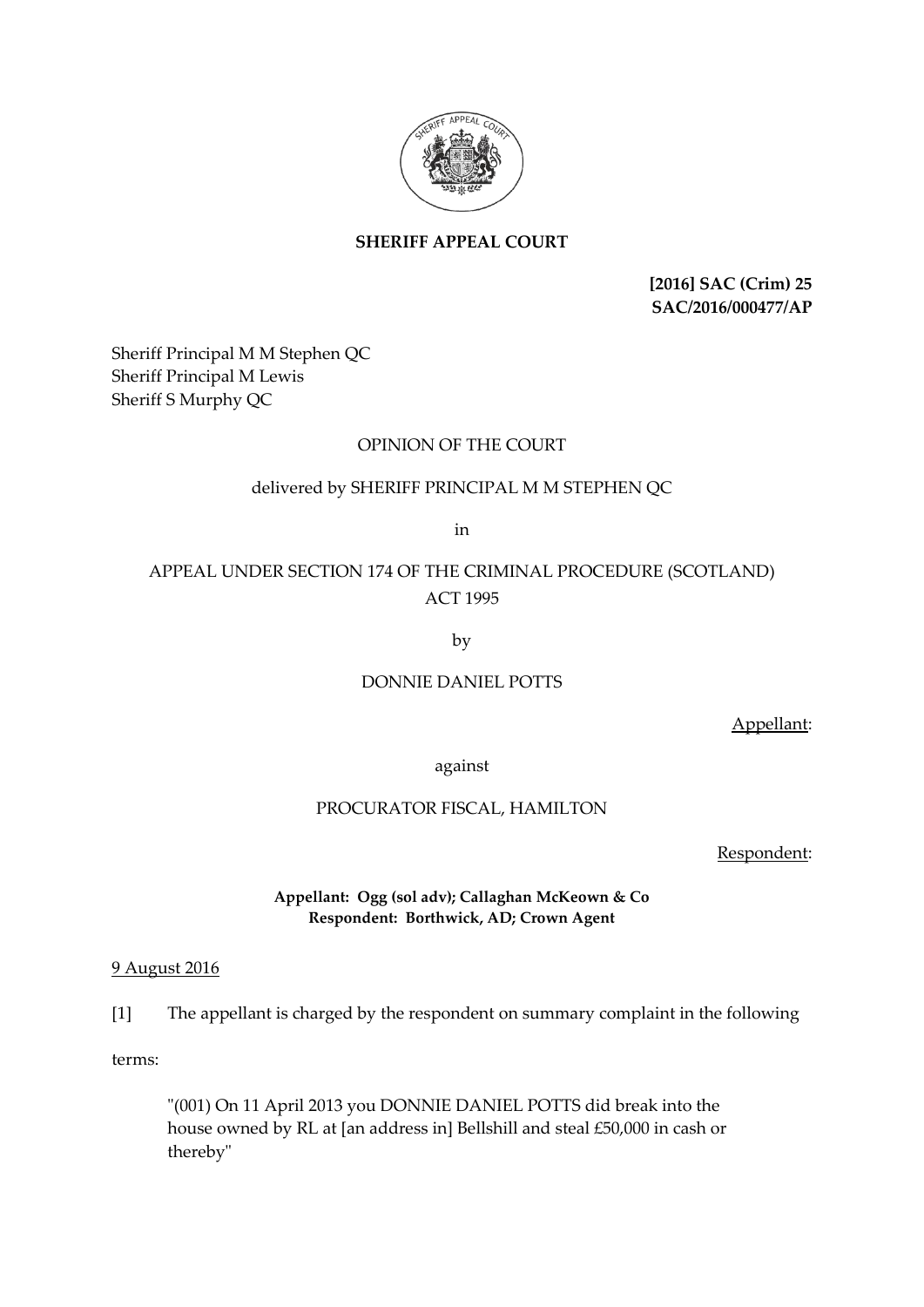[2] He appeals the decision of the sheriff at Hamilton on 30 June 2016 to repel his plea in bar of trial that the respondent's prosecution of him on this charge firstly is oppressive and unfair and, secondly, amounts to an abuse of process. The sheriff also refused the appellant's minute in terms of section 288ZA(2) of the Criminal Procedure (Scotland) Act 1995( the "1995 Act" ) to the effect that the respondent's continued prosecution of him on this charge breached his right to a fair trial within a reasonable time in terms of Article 6(1) of the European Convention on Human Rights. He also appeals that decision.

#### **Background**

[3] The charge is that of housebreaking and theft of £50,000 from the house of a 74 year old man (in the opinion of the appeal court the complainer is said to be 80). The evidence to be led in support of the charge is in the main (i) scientific evidence of DNA found on a crowbar, (ii) telephone records which place the appellant in the area at the relevant time and (iii) bank records which indicate that the appellant had deposited cash amounting to more than £15,000 at different bank branches. The transactions are noteworthy and would make the respondent's case against the appellant more compelling as a proportion of the banknotes were by then out of circulation and the elderly complainer had been a hoarder of money. The respondent's administration had been dilatory about obtaining a warrant for the bank records and their structure and system for dealing with case preparation and warrants was subsequently described as a "bizarre arrangement".

#### **Procedural History**

[4] The appellant appeared on petition at Hamilton Sheriff Court on 1 August 2013. He was released on bail pending service of an indictment which duly happened on 29 March 2014 when a first diet was assigned for 2 May 2014 with trial on 19 May 2014. The first diet and trial diet were subsequently adjourned on joint motion until 8 August and 25 August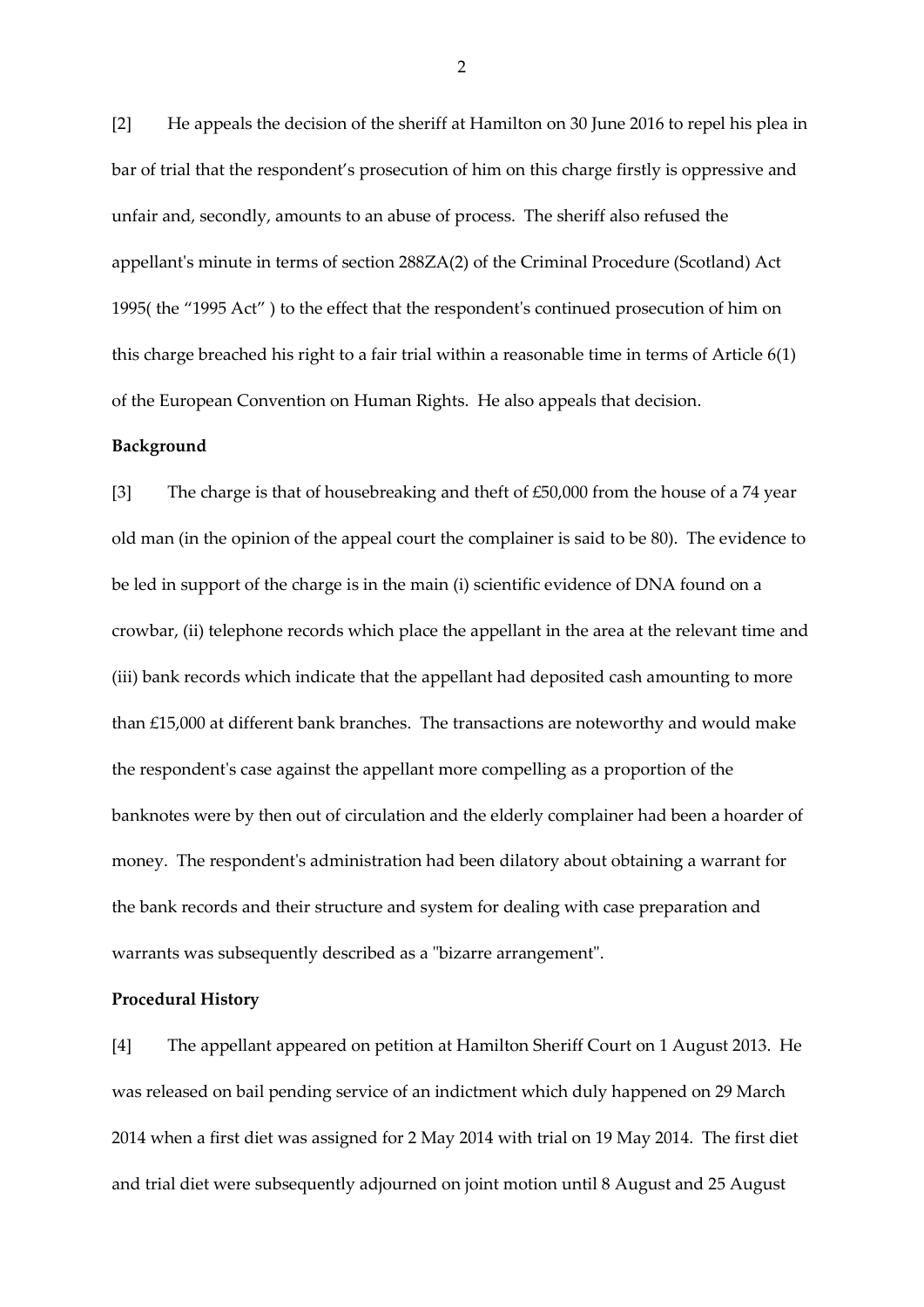2014 respectively. After two more adjournments further diets were assigned for 29 May and 15 June 2015 with the time bar extended to 21 June 2015. On 18 June 2015, prior to the expiry of the time bar, the respondent sought a further adjournment to allow steps to be taken to execute a warrant in respect of the bank records. The sheriff granted the respondent's motion and adjourned the trial to 21 September 2015 with a first diet on 4 September 2015. The sheriff also extended the time bar to 2 October 2015. That decision was appealed successfully to the High Court of Justiciary on 21 August 2015, [2015] HCJAC 124. The appeal court was critical of the Crown in respect of their administrative system; conduct of the case and preparation for trial. The appeal court considered that the information provided to the sheriff by the respondents was incomplete and misleading. The appellant's counsel had prepared a more detailed timeline of events which was accepted by the advocate depute. That timeline is now lodged in this appeal and no exception is taken to it. The appeal court were of the opinion that the Crown had failed to advance sufficient reason to justify the extension and allowed the appeal.

[5] Subsequently, in January 2016, the respondent served a summary complaint in identical terms to the charge on the indictment. At the first calling of the complaint on 23 February 2016 two minutes were lodged on behalf of the appellant. The case was continued to a diet of debate on 31 March which did not take place due to lack of court time. The second debate hearing could not proceed on 11 May as the appellant was not present. These appeals are taken against the sheriff's decision of 30 June 2016 to refuse the minutes. **Submissions**

[6] The solicitor advocate for the appellant advanced arguments firstly in support of the appellant's contention that the sheriff erred in repelling his pleas in bar of trial that the respondent's continued prosecution of him on summary complaint amounted to oppression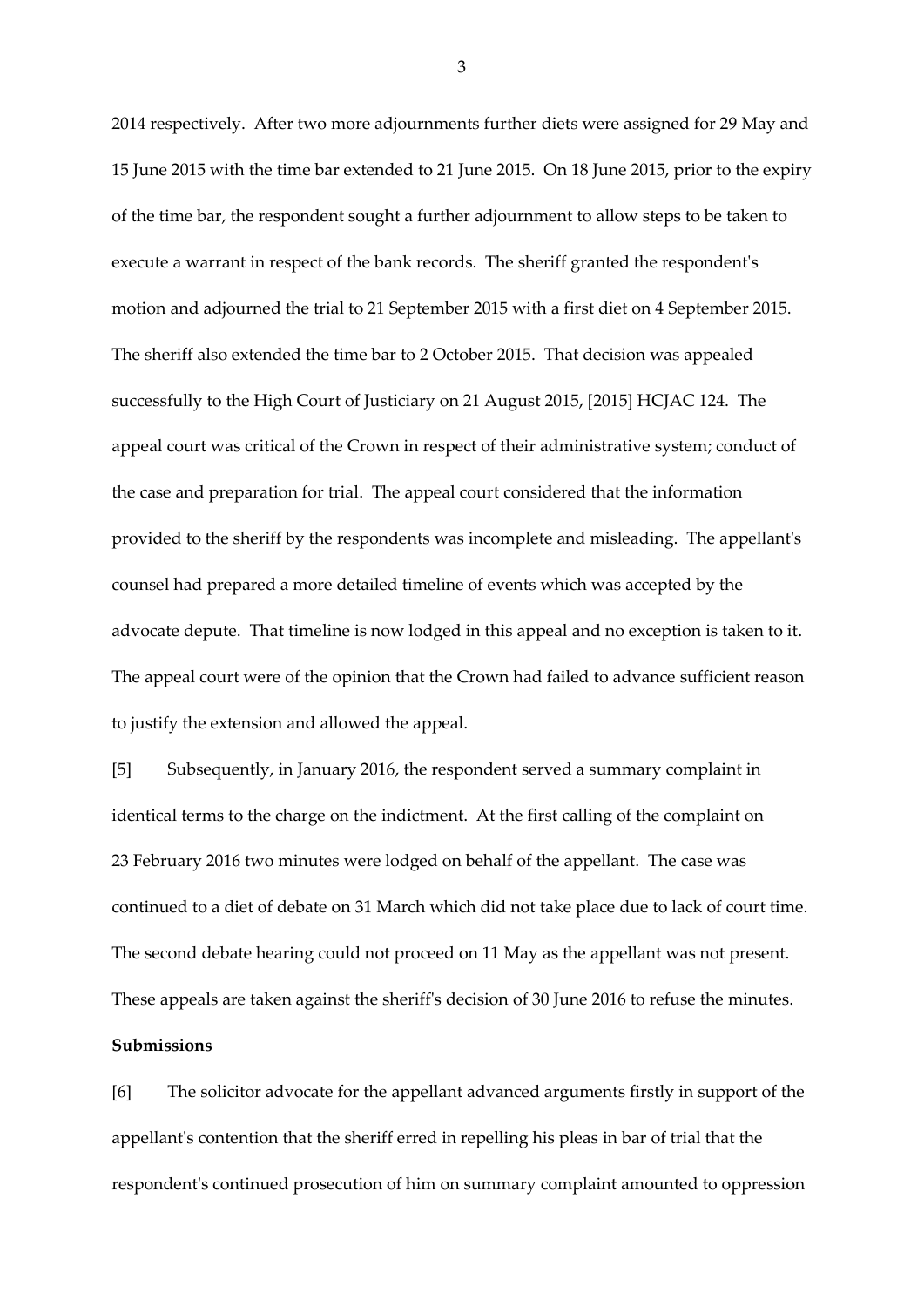and, or alternatively, an abuse of process. The delay in bringing the charge to trial was of such concern and gravity that the delay alone was sufficient to allow the court to uphold the plea due to oppression without there being any necessity for the appellant to show prejudice of the sort that would deny him a fair trial. The question whether the appellant could receive a fair trial had in effect been subsumed by the other circumstances which pointed to the continued prosecution being oppressive rendering the question of a fair trial almost irrelevant. We were referred to *HMA* v *Reekie* 1993 SCCR 460, a decision by the sheriff in Hamilton to uphold a plea in bar of trial on the ground of oppression due to repeated failings on the part of the Crown to trace and cite witnesses. The test which the court should apply is that established in *Stuurman* v *HMA* 1980 JC 111 with the result that the court could intervene where no prejudice is established by the appellant. Ms Ogg accepted that there was no prejudice to the appellant receiving a fair trial by virtue of lost witnesses or fading memories but fell just short of conceding that there was no real prejudice to a fair trial. The appellant had had the charge hanging over him for an unduly lengthy period and that was sufficient to find his continued prosecution oppressive. Further, under reference to *Brown* v *HMA* 2002 SLT 809, a case involving police entrapment, it was argued that the circumstances of this case amount to an abuse of process entitling the court to bring proceedings to an end irrespective of whether the appellant could receive a fair trial. The decision of the respondent to proceed by summary complaint, deliberately and effectively circumventing the decision of the appeal court of the High Court of Justiciary in the solemn proceedings, points to an abuse of process. Abuse of process falls into a separate category distinct from oppression. The *dicta* of Lords Philip and Clarke in *Brown* spoke of the court's function to recognise and address an abuse of state power by invoking, if necessary, its inherent power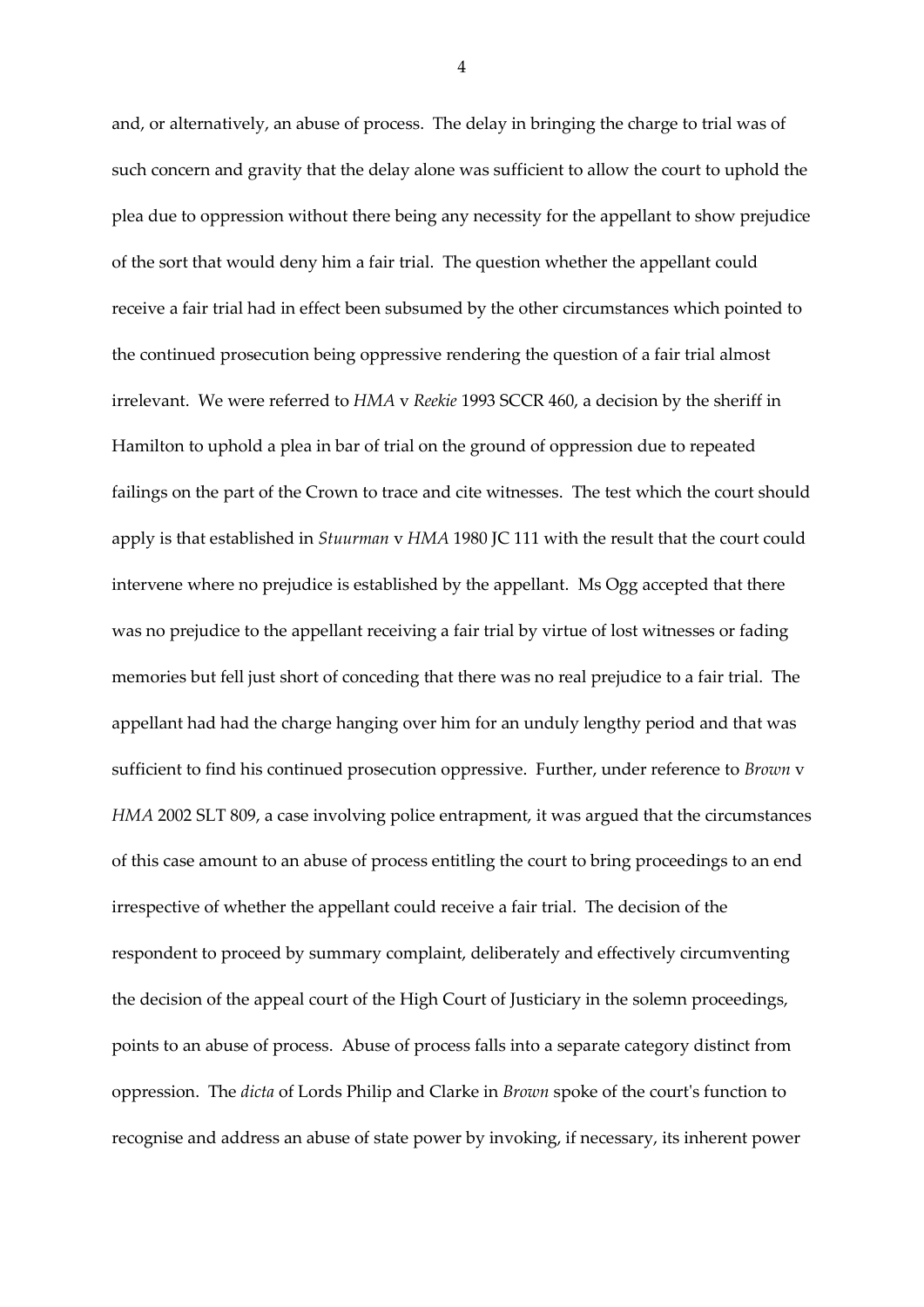to prevent any abuse of its process by discontinuing the proceedings. Accordingly, the plea should be upheld and the complaint deserted.

[7] The sheriff also erred in refusing the appellant's compatibility minute. The actings of the respondent in prosecuting the minute are unlawful and in breach of the appellant's Article 6 right to have the charge against him determined within a reasonable time. Applying the test set out in *Dyer* v *Watson* 2002 SCCR 119 the right to a hearing within a reasonable time had been breached by virtue of the delay which was significant and would cause this court and any court real concern. There was no particular complexity to the charge; there had been nothing at all adverse in the conduct of the appellant and the court accordingly required to focus on the manner in which the case had been dealt with by the prosecuting authorities. The decision of the appeal court of the High Court of Justiciary is critical of the respondent's systems and preparation and in light of the delay, there is no requirement on the appellant to show prejudice. There has been a breach of the reasonable time requirement and the court should discontinue the proceedings. The sheriff erred in relying on the decision in *Spiers* v *Ruddy* 2008 SCCR 131. The respondent had delayed bringing summary proceedings for a period of six months between August 2015 and February 2016 when the complaint first called in Hamilton Sheriff Court. There is therefore a continuing breach of the appellant's right to a trial within a reasonable time. The sheriff erred in concluding that the appellant had benefited from the appeal court's decision which brought to an end the solemn proceedings and would now face a lower penalty if convicted of the charge. The sheriff erred in paragraph 22 of his note when he stated: "*[22] It seemed to me that the delay had now ended. It was no longer continuing. There was no need to dismiss the summary proceedings, which were competently brought."* The prejudice suffered by the appellant in having these proceedings hanging over him outweighed the seriousness of the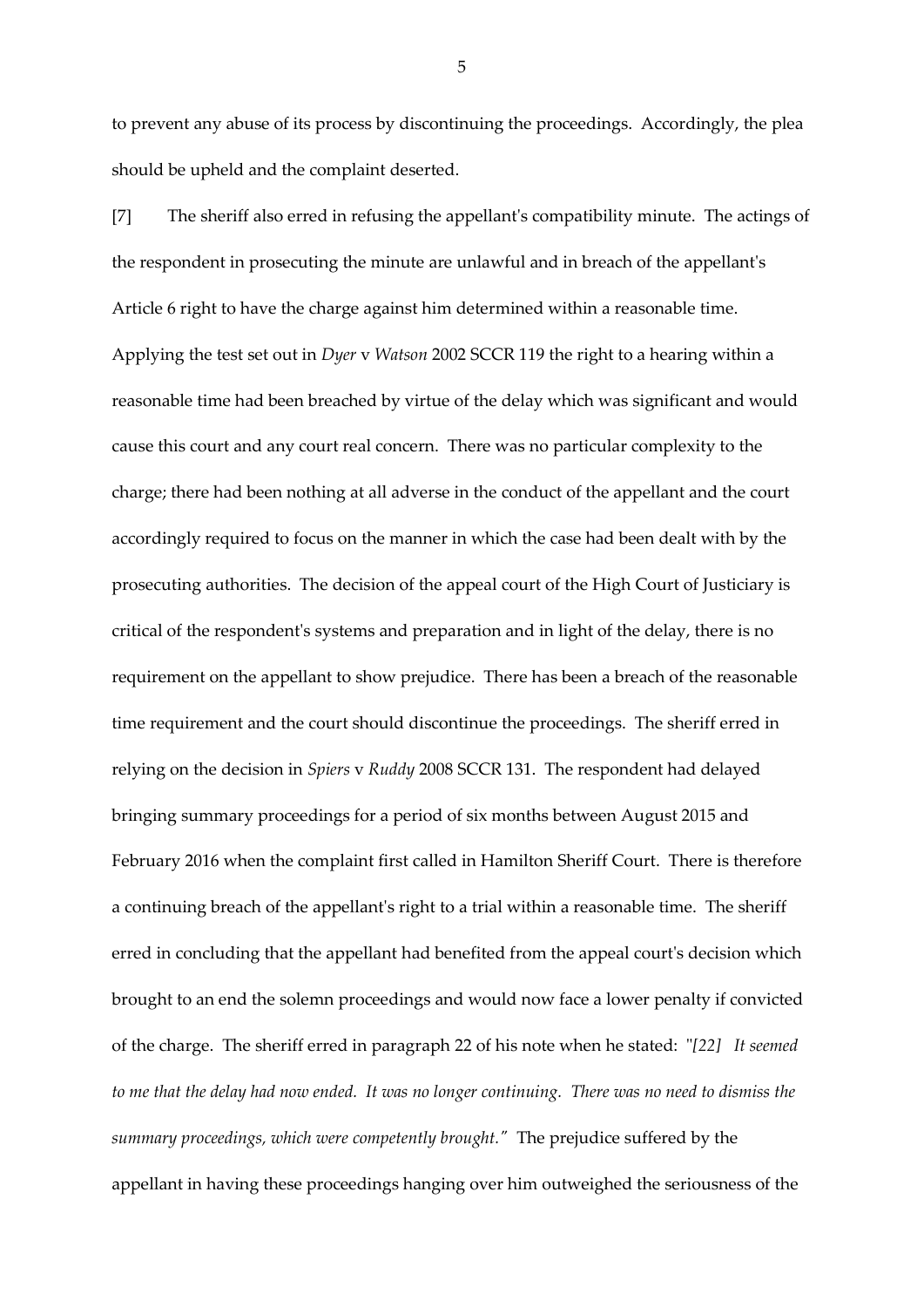charge. The delay caused by the prosecution made this a clear breach of the appellant's Article 6 rights which could not be remedied or cured by an acknowledgement that his rights had been violated nor by a reduction in any sentence he may receive if convicted. The only proper remedy is the discontinuation of proceedings.

[8] The advocate depute supported the sheriff's reasoning. Both appeals should be refused. He acknowledged the crown failings in its preparation of the solemn proceedings for trial. The decision to proceed by summary complaint was a highly unusual and exceptional decision arrived at after careful consideration of the specific circumstances of the case following the appeal court's decision on the extension of the time bar. The advocate depute explained that the decision of the court was delivered by brief *ex tempore* on 21 August 2015 with fuller reasons given in the Opinion of the Court dated 12 October 2015 and issued to parties shortly thereafter. The court's opinion was then referred by the respondent to crown counsel who made the decision to proceed by summary complaint. These instructions were given on 20 January 2016 and the complaint served the following day. The complaint first called in court in Hamilton on 23 February 2016. A debate was scheduled in respect of the appellant's compatibility minute and pleas in bar of trial. That debate required to be discharged due to lack of court time. A second debate was discharged due to the accused not being present as he was in custody. The debate proceeded on 23 June. The sheriff gave a decision the following week and issued his report. The Crown are ready to proceed and have been fully prepared following the warrant for the bank records executed on 8 July 2015. A trial had now been fixed for 19 October 2016. All documentation has been disclosed to the appellant's agent.

[9] The appellant had failed to identify any prejudice far less substantial prejudice which would prevent a fair trial taking place. The case against the appellant was circumstantial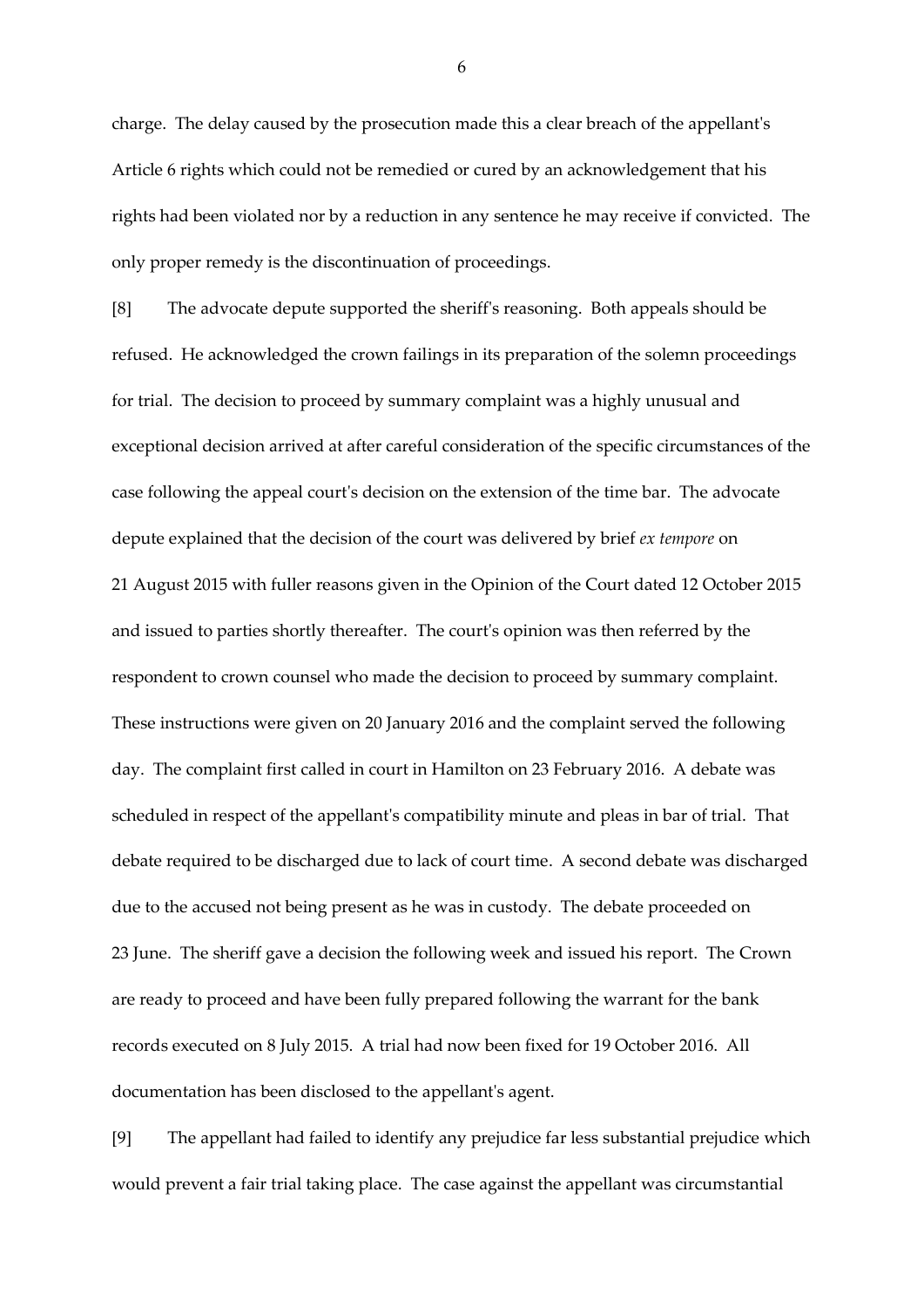and the charge was a serious one. The appellant had accepted that there was no particular prejudice due to witnesses' memory fading or witnesses disappearing. To succeed in a plea in bar of trial on the ground of oppression prejudice must be shown and the appropriate test was that set out by the Lord Justice Clerk in *McFadyen* v *Annan* 1992 JC 53. The bench in *McFadyen* v *Annan* considered *Stuurman* and adopted the reasoning of the Lord Justice General in that case. The appellant's argument that the prejudice arises in having proceedings "hanging over" him is not relevant to the plea in bar of trial. The case of *Brown* v *HMA* [*supra*] involved police entrapment and the opinions expressed were obiter. In continuing to prosecute on summary complaint the Crown has not attempted to circumvent the decision of the appeal court because firstly, it is competent to raise summary proceedings and secondly, it is appropriate, in the circumstances of this case, to take this unusual step due to the gravity of charge. The decision of the appeal court of the High Court of Justiciary is limited to the solemn proceedings and the protection offered by section 65 of the 1995 Act does not apply to summary proceedings.

[10] The advocate depute adopted the sheriff's reasoning in refusing the compatibility minute. It is accepted that there has been a breach of the reasonable time guarantee contained in Article 6. The sheriff has declined to bring proceedings to an end and in so doing exercised his discretion reasonably. The sheriff considered *Spiers* v *Ruddy* [*supra*] and concluded that the breach or delay was at an end. He was correct to do so. There has now been complete disclosure and a trial is fixed for October. In face of a breach of an accused's Article 6 right the remedy lies with the domestic court. There has been public acknowledgement of the breach. There is no continuing breach, the crown having done all it could to minimise further delay. The advocate depute relied upon the opinion of Lord Bingham of Cornhill in *Ruddy* when he considered whether criminal proceedings required to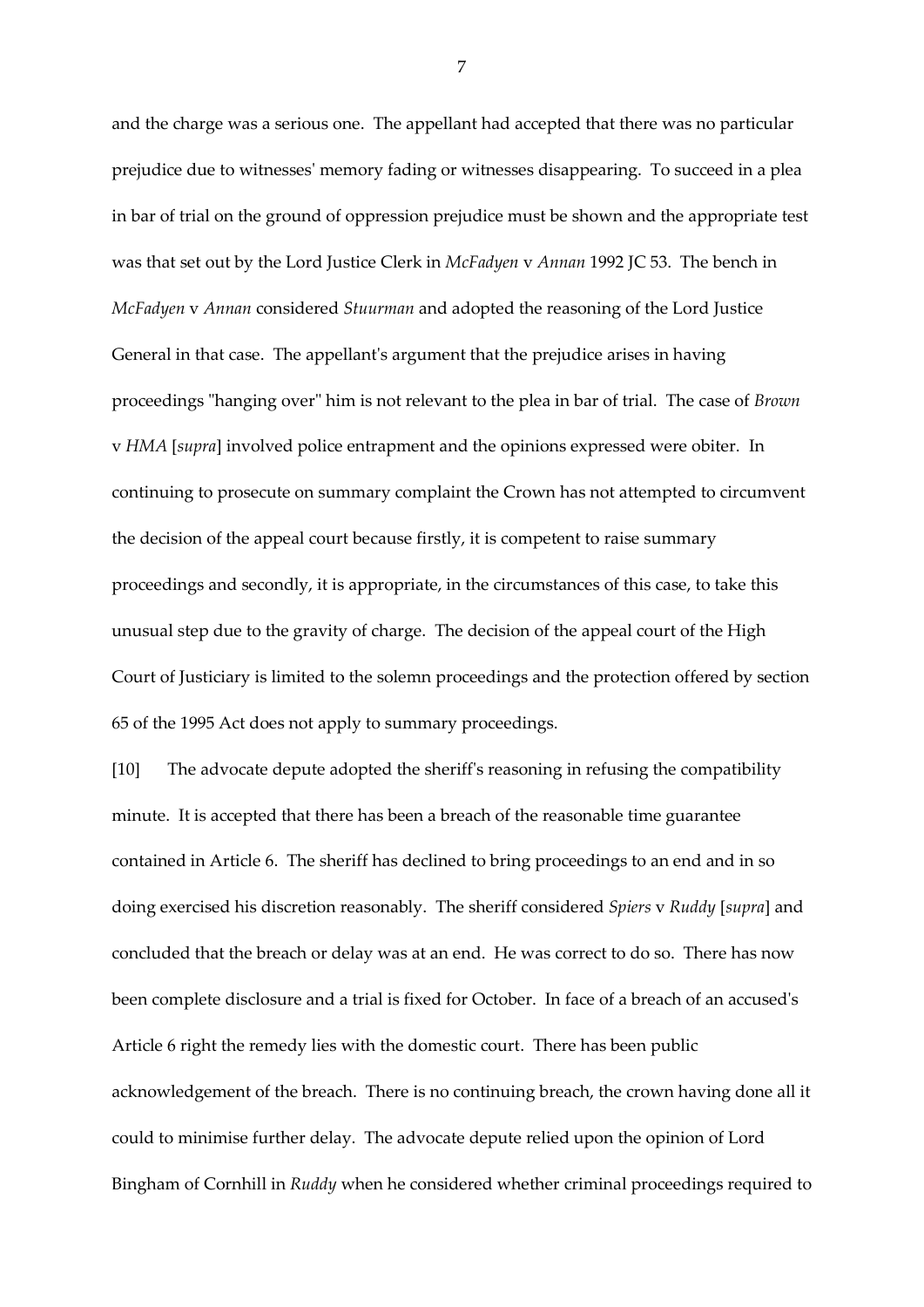be stayed on the grounds that there had been a violation of the reasonable time requirement in Article 6 in circumstances where the accused cannot demonstrate any prejudice arising from the delay. The appellant fulfils neither category and accordingly the sheriff was correct not to dismiss the proceedings.

## **DECISION**

#### **First Appeal**

[11] The test to be applied where the plea in bar of trial alleges oppression is the same whether the oppression arises from delay or for another reason such as pre-trial publicity as arose in *Stuurman* v *HMA* [*supra*]. That test, as set out in *McFadyen* v *Annan* [*supra*] is whether the delay or lapse of time has prejudiced the prospects of a fair trial. The Lord Justice Clerk sets out the test in the following passage (page 60):-

"*However, the real question which the court has to consider in all cases where delay is alleged is whether the delay has prejudiced the prospects of a fair trial. This involves the court asking itself whether the risk of prejudice from the delay is so grave that no direction by the trial judge could be expected to remove it. In the case of summary procedure the question must be whether the risk of prejudice from the delay is so grave that the sheriff or justice could not be expected to put that prejudice out of his mind and reach a fair verdict. I would again stress that cases where such a plea in bar of trial will be upheld will be rare and exceptional cases. The test to be applied where oppression is alleged to be the result of delay is the same as that which falls to be applied in cases where oppression is alleged to be the result of pre-trial publicity or any other cause."*

The bench in *McFadyen* reviewed certain authorities where delay was advanced as the reason why the prosecution should be dismissed by the court – *HMA* v *Stewart* 1980 JC 103; *HMA* v *Leslie* 1985 JC 1 and *Tudhope* v *McCarthy* 1985 JC 48. The court overruled *Tudhope* and applied the test in *Stuurman* in particular the *dicta* of the Lord Justice General (Emslie) who articulated the test in the following terms at page 122:

"*The test which fell to be applied and which was applied in disposing of the plea in bar is not in doubt. As the authorities show, the High Court of Justiciary has power to intervene to prevent the Lord Advocate from proceeding upon a particular indictment but this power will be exercised only in special circumstances which are*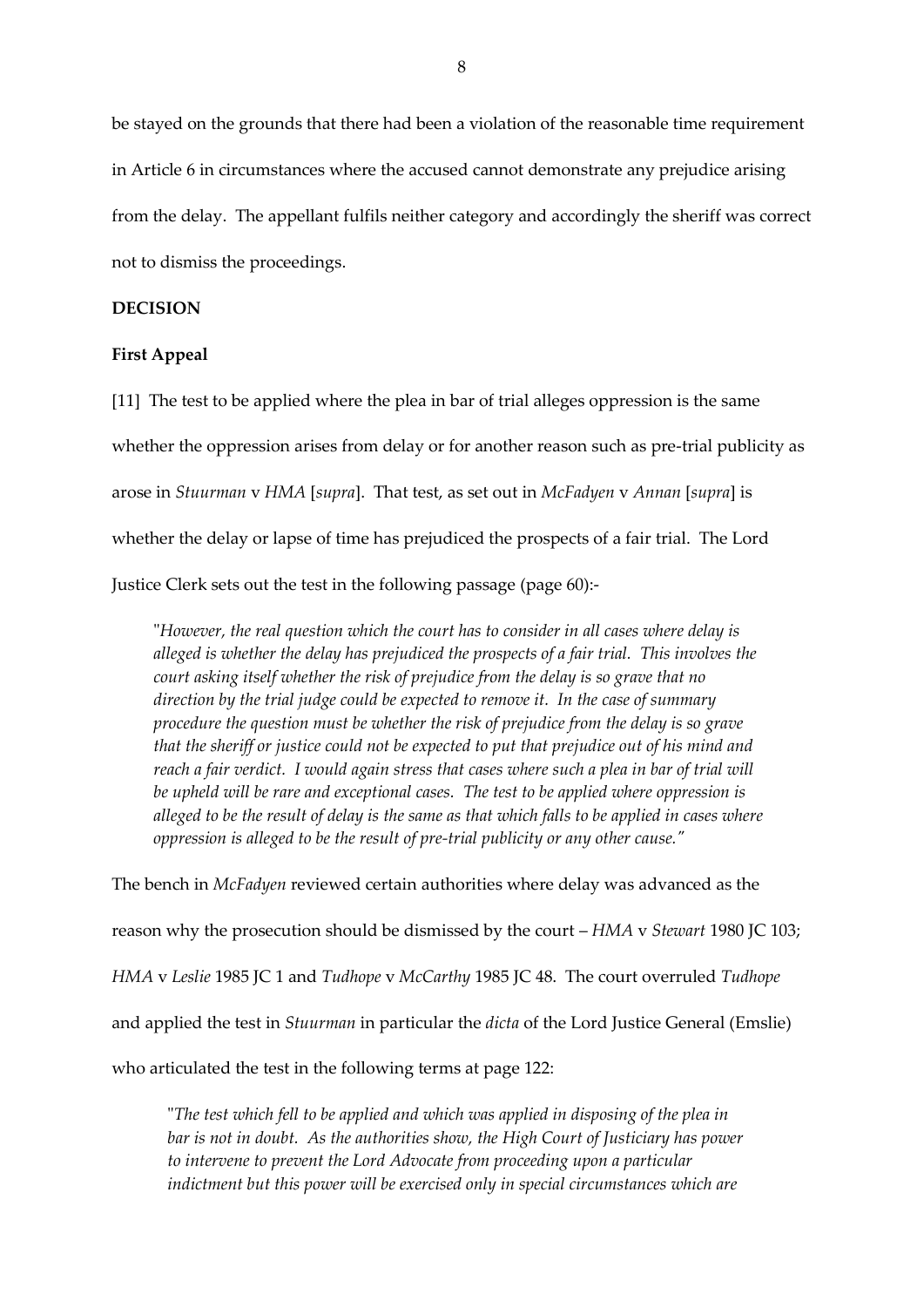*likely to be rare. The special circumstances must indeed be such as to satisfy the court that, having regard to the principles of substantial justice and a fair trial, to require an accused to face trial would be oppressive. Each case will depend on its own merits, and where the alleged oppression is said to arise from events alleged to be prejudicial to the prospects of fair trial, the question for the court is whether the risk of prejudice is so grave that no direction of the trial judge, however careful, could reasonably be expected to remove it.*"

It was submitted on the appellant's behalf that this passage indicated that there were categories of cases in which oppression might arise from events which did not cause prejudice to the prospects of a fair trial, and that the present matter was one such case. We do not accept that argument. The issue in the present case is delay and the test in such a case is to be found in *McFadyen v Annan* [*supra*].

[12] In our opinion, when considering a plea in bar of trial where oppression is alleged due to delay, the court must consider that delay and the cause of that delay as relevant factors when addressing the real test whether the risk of prejudice from the delay is so grave that the sheriff could not be expected to put that prejudice out of his mind and reach a fair verdict on the evidence. In this appeal, the main argument on prejudice focused on the undisputed fact that the appellant has had this charge hanging over him for three years. Nevertheless, it became clear that the evidence to be led in order to prove the charge against the appellant would be largely circumstantial and be founded mainly on scientific and other documentary evidence. The appellant was unable to appoint to any material prejudice to the trial and the fairness of the trial. This can be contrasted with *HMA* v *Reekie* (*supra*) where there was clear prejudice to the defence resulting from the crown failing to trace and cite witnesses who were also crucial witnesses for the defence. Accordingly, in our opinion, the lack of prejudice to the fairness of the trial and the gravity of the charge outweighs the other relevant factors such as the appellant's blameless conduct as regards both the solemn and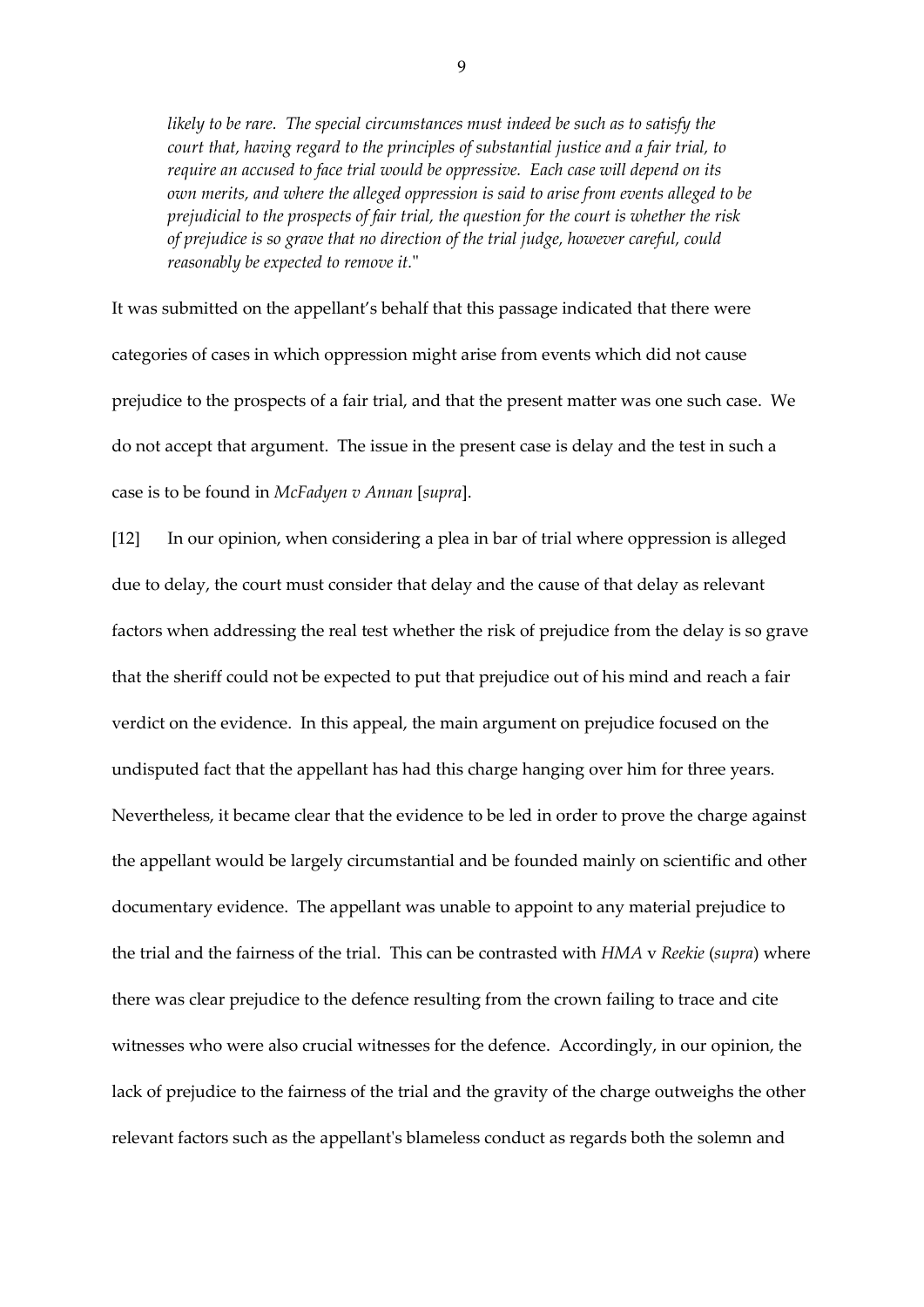summary proceedings and the delay in having the charge against him determined. The test in *McFadyen* v *Annan* is not met.

[13] The second argument in support of the common law appeal raises the issue whether delay in proceedings associated with the respondent's decision to bring this charge on summary proceedings after the proceedings on indictment had been brought to an end by the decision of the Appeal Court, amounts to an abuse of process. In *Brown* v *HMA* [*supra*] the appellants raised on appeal the issue of police entrapment. The court refused the appeal as the issue was never properly before the jury and, in any event, the judge had given appropriate directions on the question of fairness. The passages to which we were referred are essentially *obiter* opinion as to entrapment constituting a misuse of state power and an abuse of the court process. The English decision in *R* v *Loosley* [2001] 1WLR 2060 was considered in *Brown* and the opinions expressed are those with which we would readily agree. Any court has an inherent power to prevent an abuse of its process and procedures. However, *Brown* is of no assistance in this appeal which addresses oppression. A plea in bar of trial on the ground of oppression is the proper vehicle for the appellant to bring to the attention of the court his complaints in respect of the conduct of the respondents. As has been noted a plea in bar of trial based on oppression is capable of dealing with a wide range of factors. A plea in bar of trial is a plea which seeks to invoke the court's inherent power to stop or prevent a case proceeding to trial where it be oppressive and unfair to the accused. The court in *McFadyen* v *Annan* considered the appropriate plea noting that the plea had been stated in a variety of ways including, as a plea in bar of trial; a plea of *mora* and a plea to the competency. The appropriate course is a plea in bar of trial. Accordingly, in the circumstances of this case, the plea of abuse of process is a plea which is neither separate nor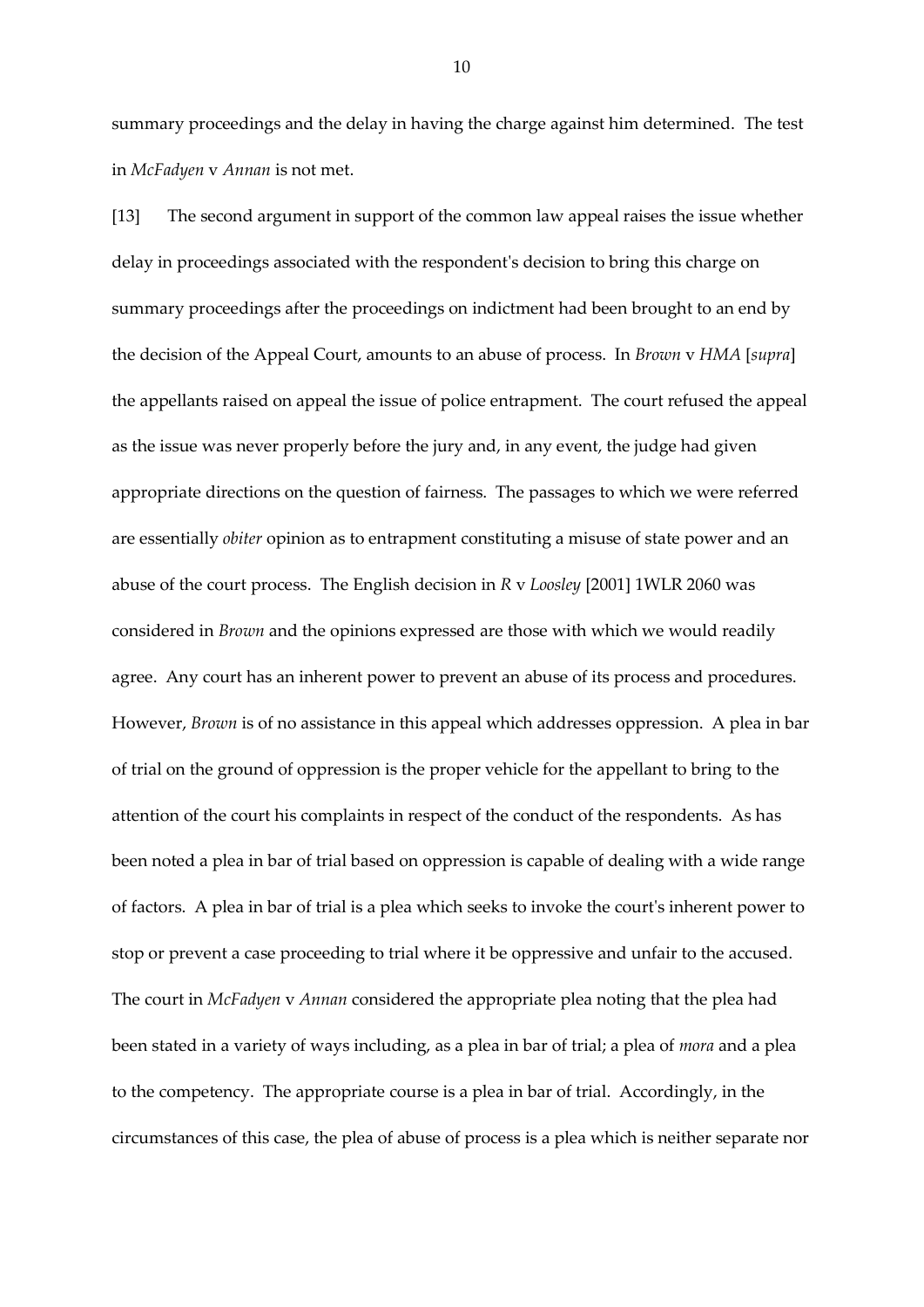distinct from the plea of oppression and we refuse the appeal in so far as directed against the sheriff's refusal of the plea in bar of trial.

## **Second Appeal**

[14] The appellant's minute in terms of section 288 ZA(2) of the 1995 Act raises a compatibility point that the appellant's right to trial "*within a reasonable time*" has been violated and that the proceedings against him ought to be discontinued. Clearly that is a reference to the appellant's Article 6 rights under the European Convention of Human Rights. Article 6(1) contains three distinct guarantees. It provides "that in determination of…… any criminal charge against him, everyone is entitled to a fair and public hearing *within a reasonable time* by an independent and impartial tribunal". That delay has occurred in this case due to the administrative failings of the respondent is beyond dispute. The advocate depute has acknowledged that there has been a breach of the reasonable time guarantee and has done so publicly in this court and also before the appeal court last year. The appeal court were rightly critical of the respondent's conduct of the solemn proceedings. Once a breach has occurred the question of remedy is one for the domestic courts. In this case the sheriff declined to bring these proceedings to an end and in so doing states:

- *"[22] It seemed to me that the delay had now ended. It was no longer continuing. There was no need to dismiss the summary proceedings, which were competently brought.*
- *[23] When it comes to the consequence of the past violation, if any, the appellant will be able to argue, in the event of conviction, for some remedy such as lower sentence as the appropriate judicial response to the delay in the commencement of these proceedings. However, at this stage, in my view, there was no continuing violation of the Article 6 right and therefore the compatibility minute also fell to be refused*."

In reaching this decision the sheriff considered Article 6 and the decision of the Privy Council in *Spiers* v *Ruddy* [*supra*].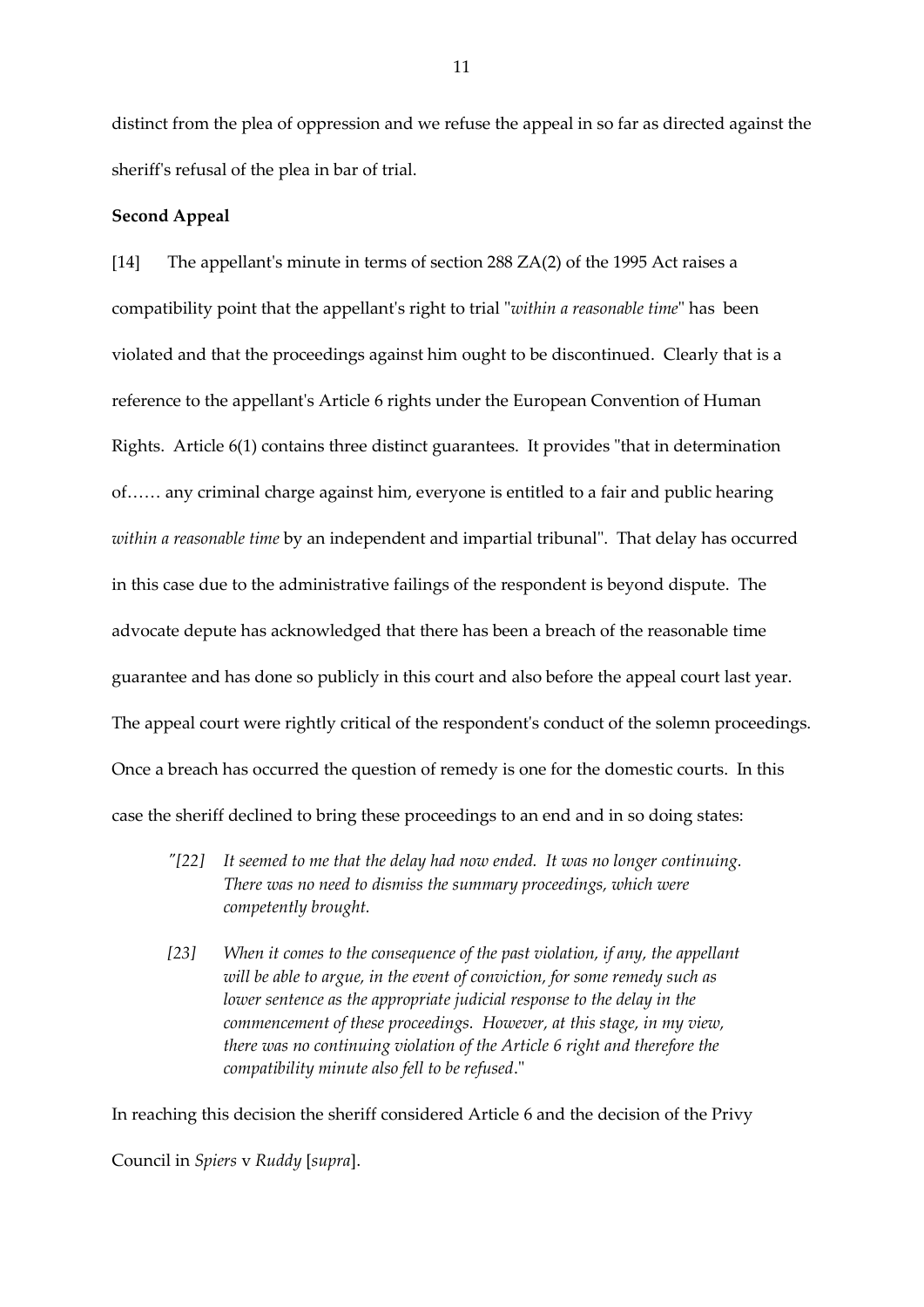[15] We were referred to two important decisions of the Judicial Committee of the Privy Council on Devolution (Compatibility) Minutes on the grounds of unreasonable delay *Dyer* v *Watson* (*supra*) and *Spiers* v *Ruddy* (*supra*). In *Dyer* the court considered the factors to be taken into account in determining whether any delay is unreasonable. In *Spiers* the court considered in what circumstances and whether criminal proceedings may be stayed (or brought to an end) where there has been a violation of the reasonable time requirement in Article 6(1) ECHR but in circumstances where the accused cannot demonstrate any prejudice arising from delay. In *Dyer* it was held that the court must consider whether the period of time gives real cause for concern and if it does the court must look at the facts and circumstances particularly the complexity of the case; conduct of accused and the manner in which the case has been dealt with by the administrative or judicial authorities. Here, it is accepted that the failings of the respondent have led to a violation of the appellant's Article 6 right due to delay. The case is not particularly complex but is serious and the conduct of the appellant cannot be criticised. *Spiers* addresses the questions which were left over from the decision in *Dyer*, namely the appropriate remedy and in particular whether dismissal was the only appropriate remedy. Lord Bingham in *Spiers* adopted his conclusion in the Attorney General's reference (No 2 of 2001) in the following passage at para 8:- "*Criminal proceedings may be stayed on the ground that there has been a violation of the reasonable time requirement in an Article 6(1) of the Convention only if (a) a fair hearing is no longer possible, or (b) it is for any compelling reason unfair to try the defendant*". The question which the court addressed in *Spiers* accords with the circumstances of the present appeal. Lord Bingham, having considered the Strasbourg jurisprudence, concludes at para 16:- "it gives rise to a breach which can be cured even where it cannot be prevented, by expedition, reduction of sentence or compensation provided always that the breach where it occurs is publicly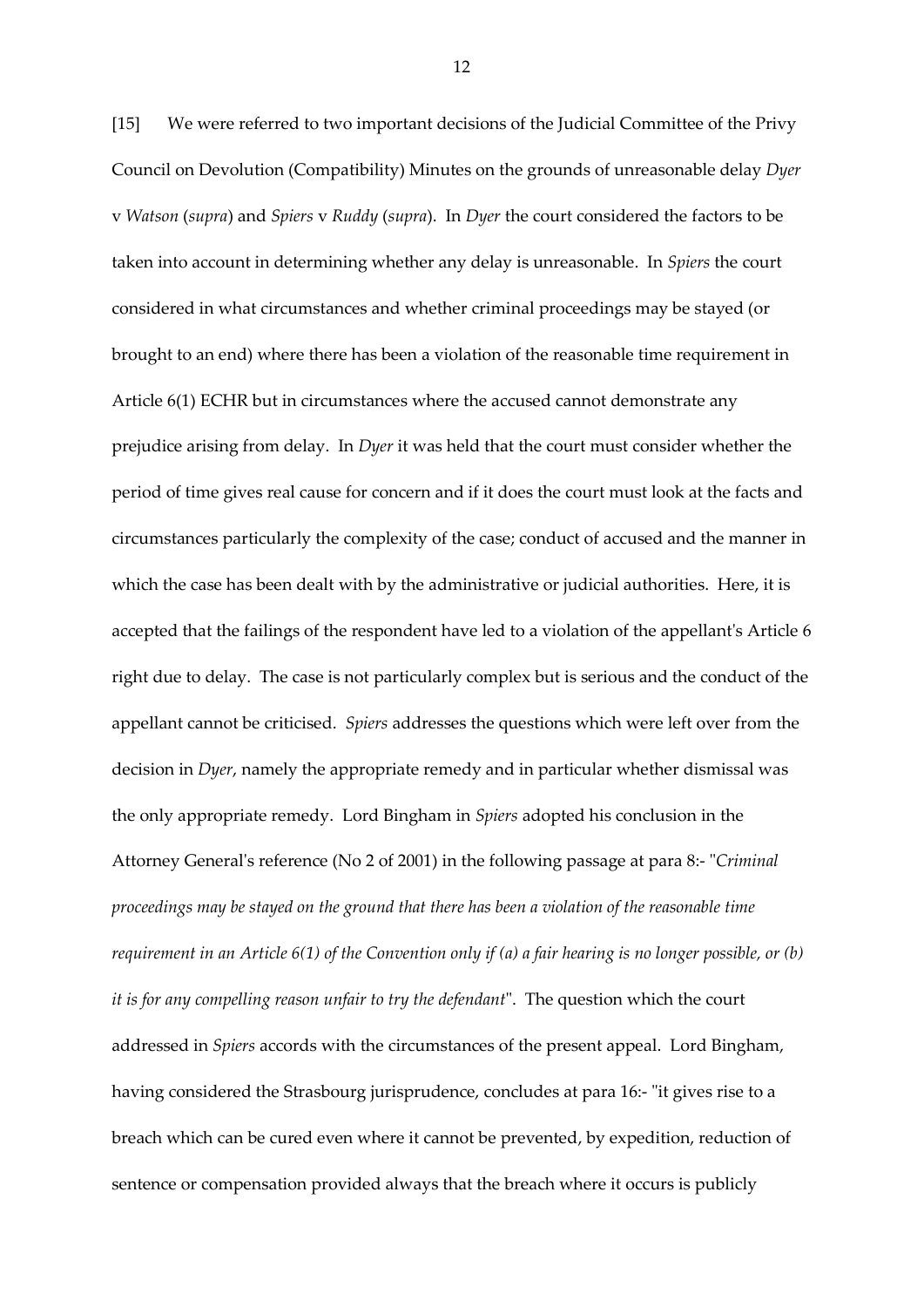acknowledged and addressed". As we have noted the sheriff held that the delay had now ended. In such circumstances termination of proceedings is not inevitable as Lord Bingham recognised in *Spiers* at paragraph 17:

"*Once it is accepted that a breach of the reasonable time requirement does not give rise to a continuing breach, it ineluctably follows that the Lord Advocate does not act incompatibly with a person's Convention right by continuing to prosecute him after such a breach has occurred."*

In the same case Lord Hope of Craighead recognised (at paragraph 21) that the court had a discretion to choose the remedy for the unlawful act which it considered to be just and appropriate. Lord Rodger of Earlsferry (at paragraph 26) stated that expediting proceedings could prevent the continuation of any violation of the reasonable time requirement: where there was no continuing breach on the part of the prosecutor, section 57(2) of the Scotland Act 1998 did not apply. Accordingly, it was not inevitable that proceedings should be brought to an end and it was for the court to determine the appropriate remedy for the violation of the reasonable time requirement contained within Article 6. As we have indicated the remedy is for the Scottish Courts. Lord Rodger of Earlsferry develops the question of whether there is a continuing breach or violation and concludes that "If the prosecutor speeds up he is no longer violating Article 6(1)". Expediting proceedings will avoid the continuation of any violation.

[16] Against that background we have analysed the actings of the respondent in so far as we have been informed by the advocate depute. We have concerns about the apparent delay between the decision of the appeal court in August last year and service of the complaint in January this year. We were informed that the full written decision of the appeal court was issued on 12 October 2015 and that subsequently the case was sent to crown counsel for advice. We accept that it is proper for the crown to consider the full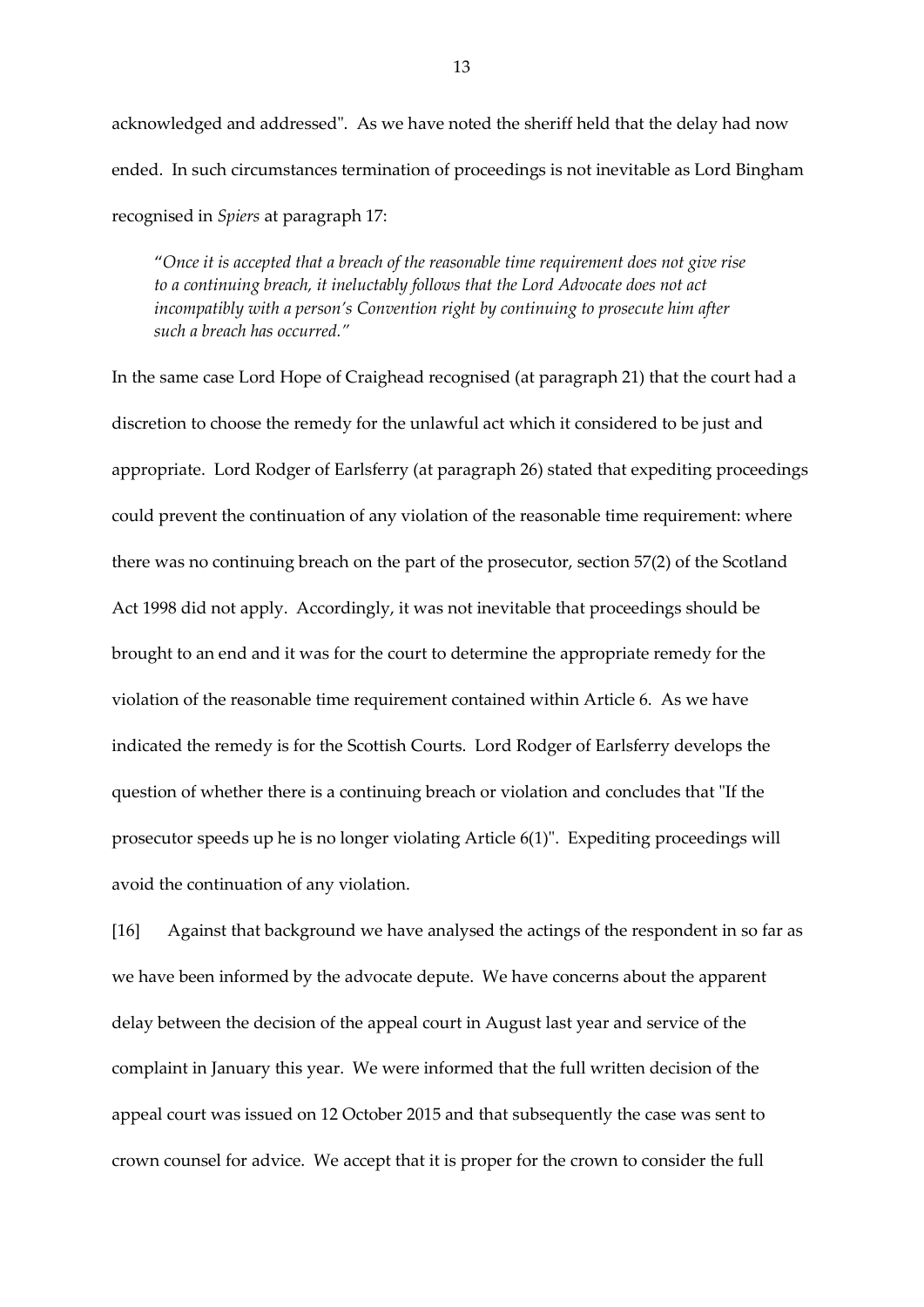reasoning of the appeal court before they reached a view on what has been described as the highly unusual and exceptional step of bringing summary proceedings after an indictment had fallen. Allowing for this being an exceptional case a period of three months might be considered pedestrian in the context of the antecedent delay and the concept of "speeding up". We were however assured that the complaint was served within 24 hours of instructions being received to proceed by way of complaint. The procedure since the complaint called in court in February 2016 is unremarkable and a trial is now fixed for 19 October 2016. We are mindful that the debate was discharged on two occasions before it eventually proceeded in June of this year. The reasons for the discharge do not point to any carelessness on the part of the respondent. Against that background we are told that the respondent has made full disclosure and is ready to proceed to trial in October. In these circumstances we consider that the sheriff was correct to conclude that the period of unreasonable delay had apparently ended. We also bear in mind that in criminal cases Article 6 applies to the "determination" of a criminal charge and the obligation is to ensure that the proceedings are completed within a reasonable time. This case does not involve the appellant being detained in custody. He has been on bail since the outset. As was observed in *Dyer* the principal purpose of Article 6(1) is not only to prevent delay but also to prevent an accused being left too long in a state of uncertainty about his fate. This is the "hanging over him" argument. Strasbourg jurisprudence takes account of that factor. Having regard to all factors it does not appear to us that there is an obvious continuing breach now that the trial has been fixed and the respondent has given assurances to the court that he is prepared for trial. That is, of course, no guarantee that the trial will take place but nevertheless it is incumbent on the respondent to proceed to trial expeditiously. We are satisfied that the appellant can have a fair trial and much attaches to the importance of this matter proceeding